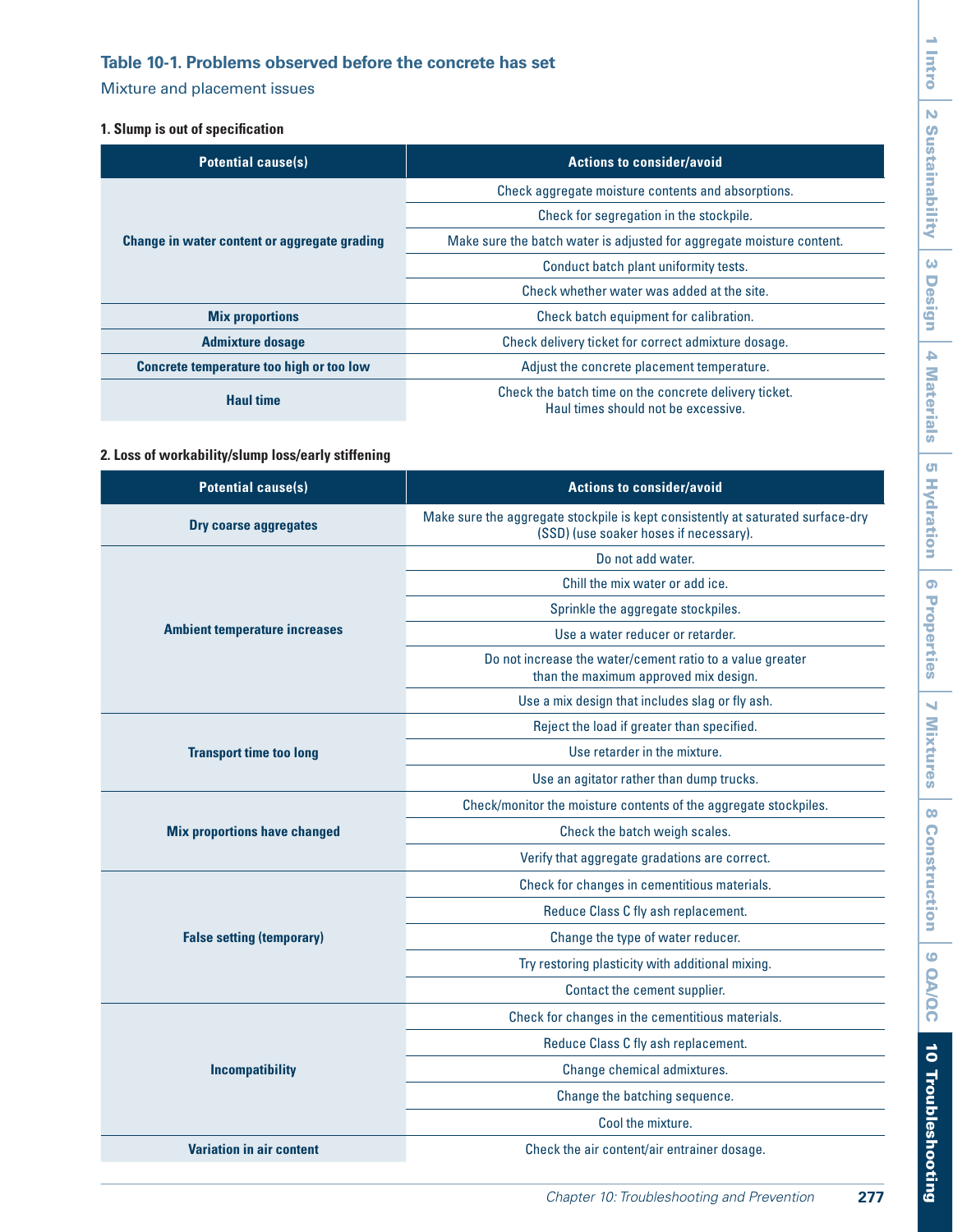## Mixture and placement issues, continued

## **3. Mixture is sticky**

| <b>Potential cause(s)</b>                  | <b>Actions to consider/avoid</b>                                                                                                                                                                   |
|--------------------------------------------|----------------------------------------------------------------------------------------------------------------------------------------------------------------------------------------------------|
| Sand too fine                              | Change the sand grading.                                                                                                                                                                           |
| <b>Mix too sandy</b>                       | Check the sand and combined aggregate grading.                                                                                                                                                     |
| <b>Cementitious materials</b>              | Check the cementitious materials contents. (Mixtures containing ground<br>granulated blast furnace [GGBF] slag and fly ash appear sticky but finish well and<br>respond well to vibration energy.) |
|                                            | Lower the vibration energy to avoid segregation.                                                                                                                                                   |
|                                            | Adjust the mix proportioning.                                                                                                                                                                      |
| Using wood float on air-entrained concrete | Use magnesium or aluminum floats.                                                                                                                                                                  |

## **4. Mixture segregates**

| <b>Potential cause(s)</b>                                    | <b>Actions to consider/avoid</b>                                                                                                                       |
|--------------------------------------------------------------|--------------------------------------------------------------------------------------------------------------------------------------------------------|
| Inconsistent concrete material-<br>batching, mixing, placing | Check aggregate gradation; poorly graded mixtures may tend to segregate.                                                                               |
|                                                              | Verify batching/mixing procedures so that the mixture is adequately mixed.                                                                             |
|                                                              | Check aggregate stockpile, storage, and loading procedures<br>to prevent aggregate segregation.                                                        |
|                                                              | Place concrete as close to final position as possible to minimize secondary handling.                                                                  |
|                                                              | Perform uniformity testing on batch plant, if necessary,<br>use agitator trucks for transport.                                                         |
|                                                              | Reduce the vibration energy if consolidation efforts cause segregation.<br>(Vibration at 5,000–8,000 vpm is sufficient for most well-graded mixtures.) |

## **5. Excessive fresh concrete temperature**

| <b>Potential cause(s)</b> | <b>Actions to consider/avoid</b>                                               |
|---------------------------|--------------------------------------------------------------------------------|
| <b>Hot ingredients</b>    | Do not add water.                                                              |
|                           | Follow hot-weather concreting practice as appropriate.                         |
|                           | Chill the mix water or use ice.                                                |
|                           | Shade and sprinkle the aggregate stockpiles.                                   |
| <b>Long haul times</b>    | Adjust the hauling operation to minimize haul times.                           |
|                           | Adjust paving time to off-peak traffic time if hauling through public traffic. |
| <b>Hot weather</b>        | Follow hot-weather concreting practice as appropriate.                         |
|                           | Chill the mix water; sprinkle the aggregate stockpiles.                        |
|                           | Pave at night or start paving in afternoon.                                    |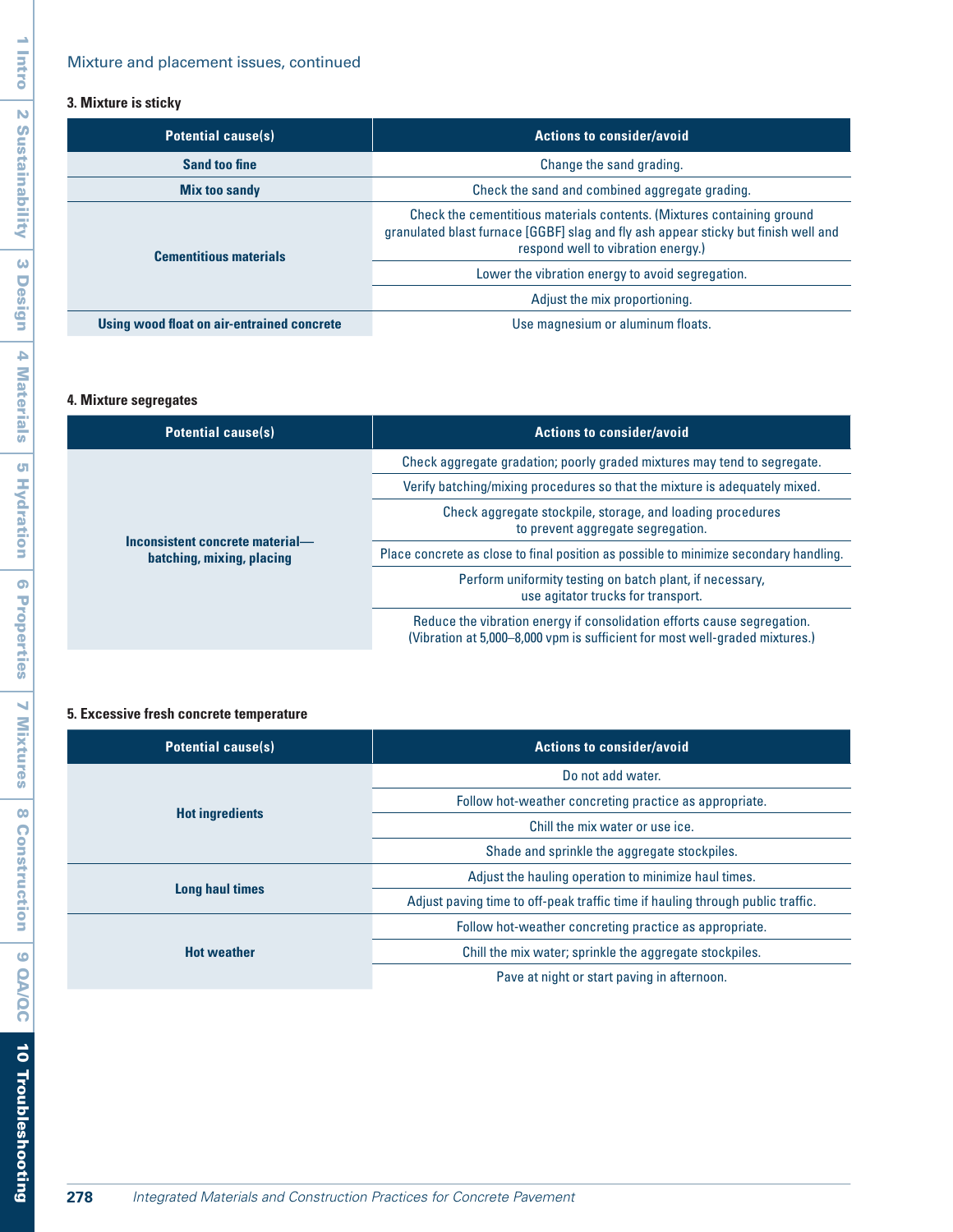## **6. Air content is too low or too high**

| <b>Potential cause(s)</b>           | <b>Actions to consider/avoid</b>                                                                  |
|-------------------------------------|---------------------------------------------------------------------------------------------------|
| <b>Temperature changes</b>          | The air-entraining admixture dosage may need<br>to be adjusted during hot/cold weather.           |
| <b>Materials have changed</b>       | Check for uniformity of materials.                                                                |
| <b>Mix proportions have changed</b> | Altering other admixture dosages may impact the<br>effectiveness of the air-entraining admixture. |
|                                     | Check slump; it is easier to entrain air with increasing concrete workability.                    |
|                                     | Check/monitor the moisture contents of the aggregate stockpiles.                                  |
|                                     | Check the batch weigh scales.                                                                     |
|                                     | Verify that aggregate gradations are correct.                                                     |
|                                     | Verify sand quantity.                                                                             |
| <b>Short or inadequate mixing</b>   | Check the charging sequence.                                                                      |
|                                     | Increase mixing time.                                                                             |
|                                     | Check if the blades of the mixer are missing or dirty.                                            |

## **7. Variable air content/spacing factor**

| <b>Potential cause(s)</b>                     | <b>Actions to consider/avoid</b>                                                                                                                                                  |
|-----------------------------------------------|-----------------------------------------------------------------------------------------------------------------------------------------------------------------------------------|
|                                               |                                                                                                                                                                                   |
|                                               | Change types or brands of admixtures.                                                                                                                                             |
| Incorrect or incompatible admixture types     | Try to work within one manufacturer's family of admixtures if<br>air-entraining agent is being combined with other admixtures.                                                    |
|                                               | Check the batching equipment for calibration and settings.                                                                                                                        |
| <b>Admixture dosage</b>                       | Change the sequence of batching.                                                                                                                                                  |
|                                               | Check/monitor the moisture contents of the aggregate stockpiles.                                                                                                                  |
| <b>Mix proportions have varied or changed</b> | Check the batch weigh scales.                                                                                                                                                     |
|                                               | Verify that aggregate gradations are correct.                                                                                                                                     |
| <b>Cementitious materials</b>                 | Check for changes in cementitious materials,<br>particularly the loss-on-ignition (LOI) content of fly ash.                                                                       |
| <b>Poor plant configuration</b>               | Introduce aggregates together on the plant's belt feed<br>(requires a multiple weigh hopper).                                                                                     |
|                                               | Use a more well-graded coarse and fine aggregate mixture.                                                                                                                         |
| Poor aggregate grading                        | Check variation in the amount of materials retained on the #30 through #100 sieves.                                                                                               |
| <b>Temperature changes</b>                    | Air-entraining admixture dosage may need to be adjusted during hot/cold weather.                                                                                                  |
|                                               | Altering other admixture dosages may impact the effectiveness<br>of the air-entraining admixture; air-entraining admixtures<br>work more efficiently with increasing workability. |
| <b>Variable mixing</b>                        | Ensure that each batch is handled consistently in the plant.                                                                                                                      |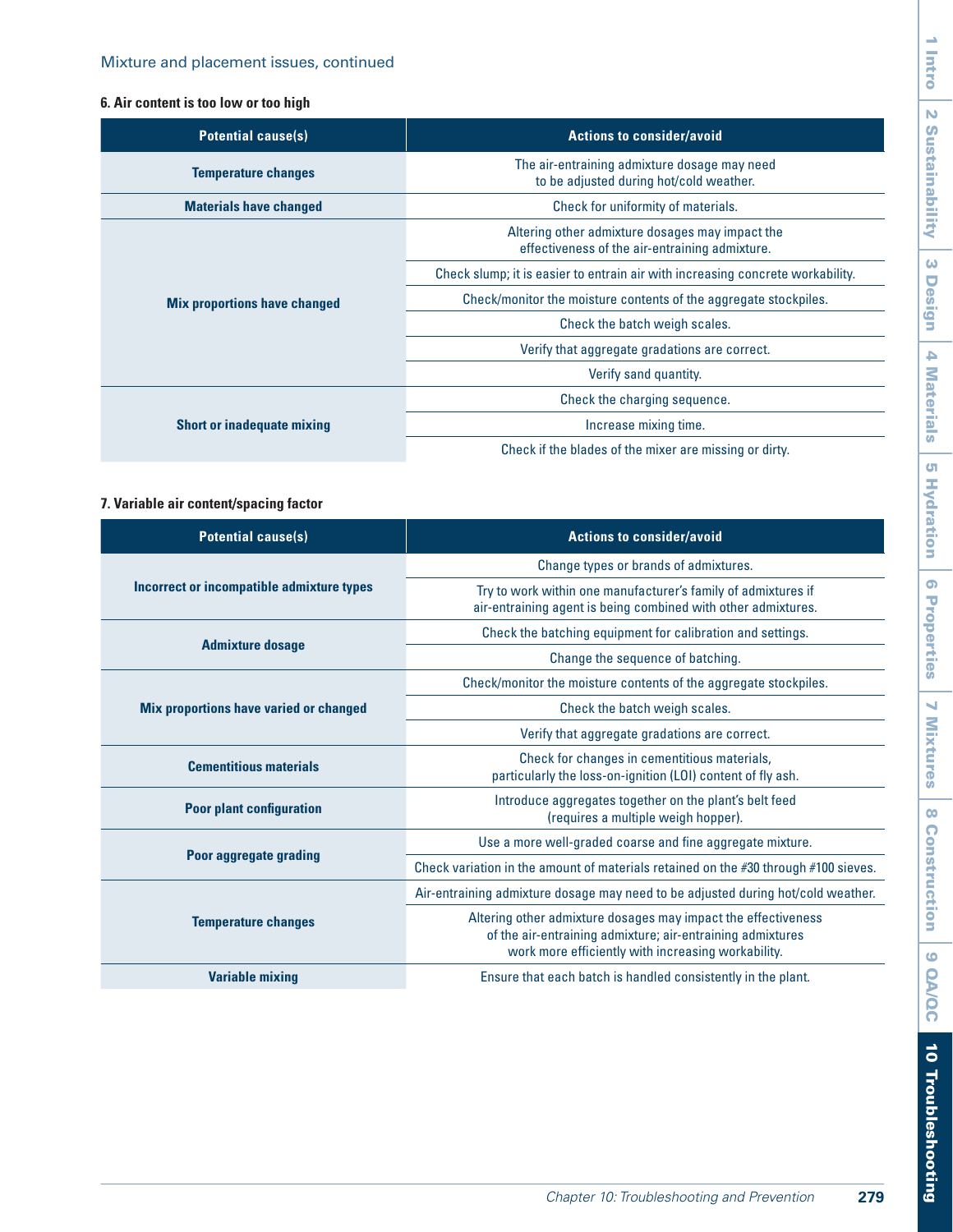# **8. Mix sets early**

| <b>Potential cause(s)</b>     | <b>Actions to consider/avoid</b>                                                                                                                                                                           |
|-------------------------------|------------------------------------------------------------------------------------------------------------------------------------------------------------------------------------------------------------|
| <b>Cementitious materials</b> | Check for changes in the cementitious materials; differing sources or<br>changes in properties of a given material may result in incompatibility;<br>changes in proportions may also affect setting times. |
| <b>Admixture dosage</b>       | Check the dosage of chemical admixtures, particularly accelerators.                                                                                                                                        |
|                               | Check the batching equipment.                                                                                                                                                                              |
| <b>Hot weather</b>            | Adjust the mix proportions.                                                                                                                                                                                |
|                               | Use mix designs that include GGBF slag or fly ash.                                                                                                                                                         |
|                               | Use a retarder.                                                                                                                                                                                            |
|                               | Reduce haul time if possible.                                                                                                                                                                              |
|                               | Reduce the placement temperature of the concrete.                                                                                                                                                          |
|                               | In hot weather, use a hot weather mix design.                                                                                                                                                              |
|                               | Cool the concrete ingredients.                                                                                                                                                                             |

# **9. Delayed set**

| <b>Potential cause(s)</b>                                | <b>Actions to consider/avoid</b>                                                                          |
|----------------------------------------------------------|-----------------------------------------------------------------------------------------------------------|
| <b>Excessive retarder dosage</b>                         | Verify the proper batch proportions.                                                                      |
|                                                          | Check the batching equipment.                                                                             |
|                                                          | Reduce the dosage of the retarder.                                                                        |
| <b>Excessive water reducer dosage</b>                    | Verify the proper batch proportions.                                                                      |
|                                                          | Reduce the dosage of the water reducer.                                                                   |
| <b>Retarder not dispersed well</b>                       | Improve mixing to disperse the retarder.                                                                  |
| <b>Supplementary cementitious materials interference</b> | Reduce GGBF slag content; GGBF slag in excess of 25 percent<br>can cause a dramatic increase in set time. |
|                                                          | Eliminate/reduce fly ash content in the mix.                                                              |
| <b>Cold placement temperature</b>                        | Follow cold-weather concreting practices if appropriate.                                                  |
| <b>Organic contamination</b>                             | Verify the proper batch proportions.                                                                      |
|                                                          | Check for contamination of water and aggregates.                                                          |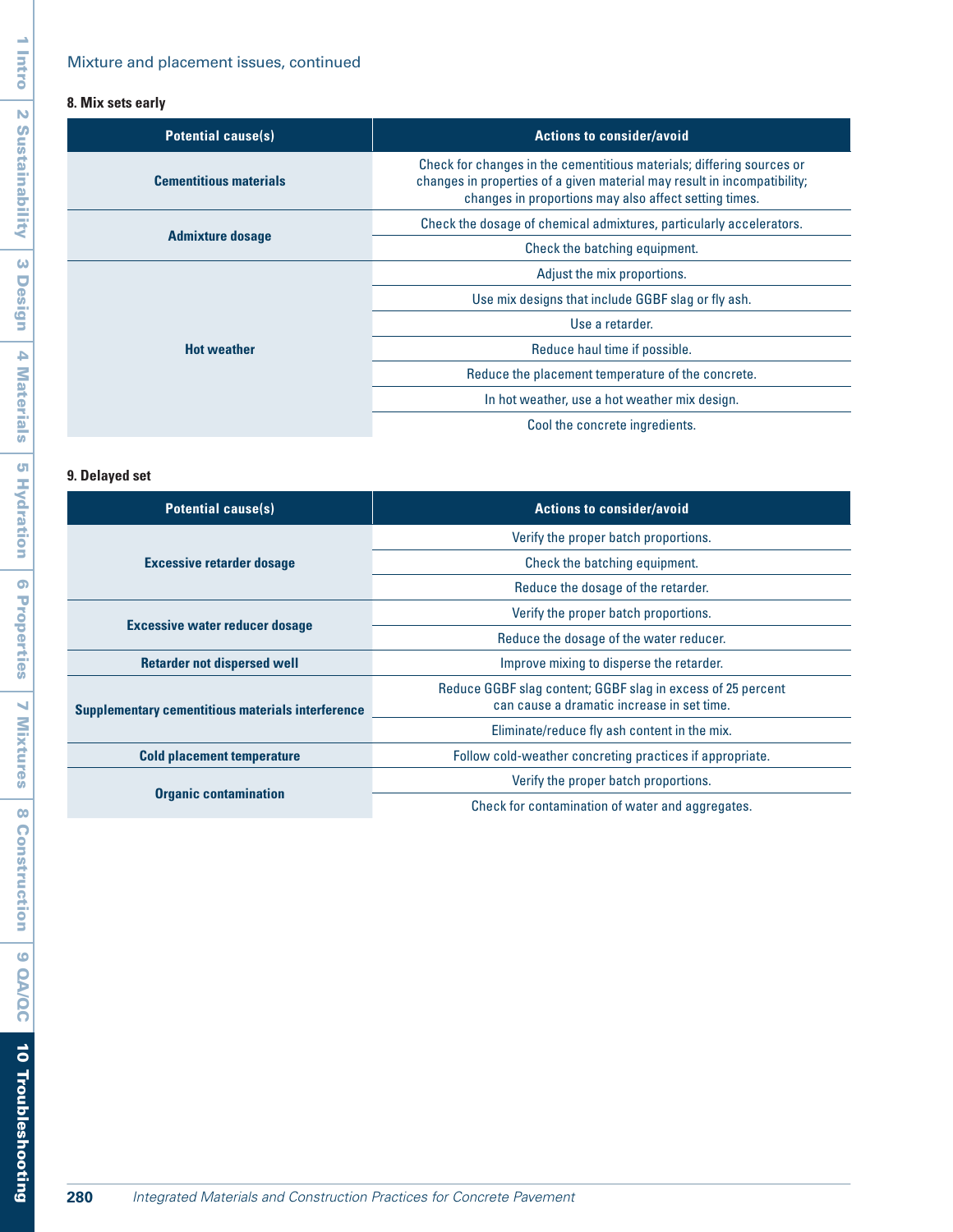## **10. Supplier breakdown, demand change, raw material changes**

| <b>Potential cause(s)</b>                   | <b>Actions to consider/avoid</b>                                                                                                                                                                                                                                                                                                                                                                                                                                                                                                                                 |
|---------------------------------------------|------------------------------------------------------------------------------------------------------------------------------------------------------------------------------------------------------------------------------------------------------------------------------------------------------------------------------------------------------------------------------------------------------------------------------------------------------------------------------------------------------------------------------------------------------------------|
|                                             | Refer to backup lab mixes if conditions were anticipated.                                                                                                                                                                                                                                                                                                                                                                                                                                                                                                        |
| <b>Cement</b>                               | Switch sources, batch new mix designs, and develop new laboratory strength<br>gain and maturity information. (This action may require a project delay.<br>To avoid unacceptable delays, a contractual agreement should be arranged<br>prior to paving, which allows for unforeseen material supply changes, burden<br>of delay costs, and risk of paving during batch revision testing. If paving activity<br>is continued during testing, compare early-age strengths [1- and 3-day] and<br>maturity data to confirm that the new mix will perform adequately.) |
| <b>Supplementary cementitious materials</b> | See cement supply change.                                                                                                                                                                                                                                                                                                                                                                                                                                                                                                                                        |
|                                             | Switch sources and compare early-age strengths (1- and 3-day)<br>and maturity data to confirm that the mix will perform adequately.                                                                                                                                                                                                                                                                                                                                                                                                                              |
| <b>Aggregates</b>                           | See cement supply change.                                                                                                                                                                                                                                                                                                                                                                                                                                                                                                                                        |
|                                             | Switch sources and compare early-age strengths (1- and 3-day)<br>and maturity data to confirm that the mix will perform adequately.                                                                                                                                                                                                                                                                                                                                                                                                                              |
| <b>Chemical admixtures</b>                  | See cement supply change.                                                                                                                                                                                                                                                                                                                                                                                                                                                                                                                                        |
|                                             | Switch admixture sources and compare early-age strengths (1- and 3-day)<br>and maturity data to confirm that the mix will perform adequately.                                                                                                                                                                                                                                                                                                                                                                                                                    |

# Edge and surface issues

## **11. Fiber balls appear in mixture**

| <b>Potential cause(s)</b>              | <b>Actions to consider/avoid</b>                                                                                                    |
|----------------------------------------|-------------------------------------------------------------------------------------------------------------------------------------|
| Fibers not thoroughly dispersed in mix | If added in bags, check the timing of addition and subsequent mixing.                                                               |
|                                        | Some mixes do not break down bags as easily as others (i.e., smaller sized<br>rounded coarse aggregate mixes); check compatibility. |
|                                        | Use a blower for synthetic fibers or a belt placer for steel fibers instead of bags.                                                |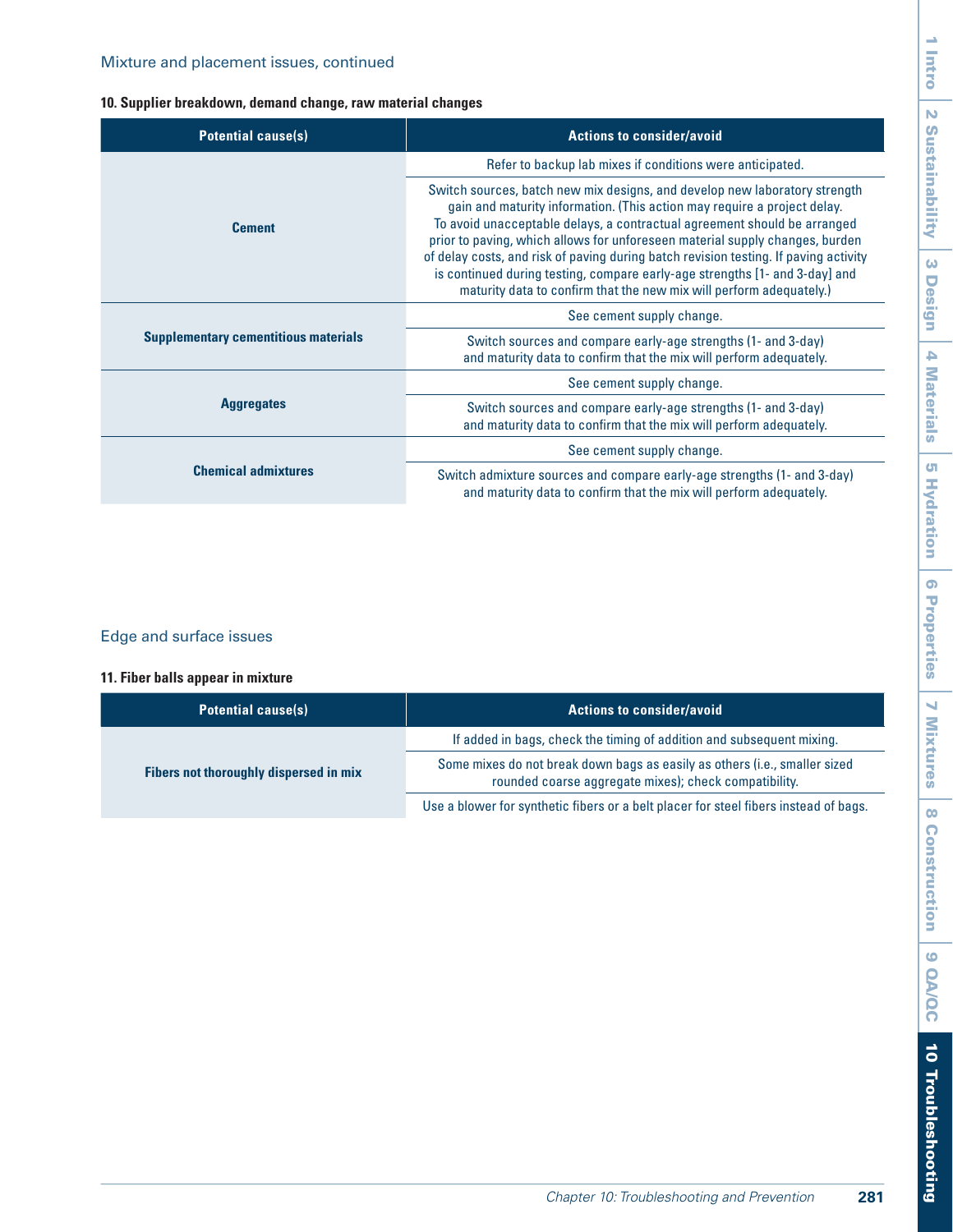# Edge and surface issues, continued

## **12. Concrete surface does not close behind paving machine**

| <b>Potential cause(s)</b>                                       | <b>Actions to consider/avoid</b>                                                                                                    |
|-----------------------------------------------------------------|-------------------------------------------------------------------------------------------------------------------------------------|
| Insufficient volume contained in the grout box                  | Place more material in front of the paver; consider using a spreader.                                                               |
| The concrete is stiffening in the grout box                     | Check for premature concrete stiffening (admixture compatibility).<br>(See No. 2: Loss of workability/slump loss/early stiffening.) |
| The fine/coarse aggregate volume or<br>paste volume is too low  | Check mixture proportions, particularly aggregate gradations.                                                                       |
|                                                                 | Check the uniformity of aggregate materials/supplies.                                                                               |
| The finishing pan angle needs adjustment                        | Adjust the pan angle.                                                                                                               |
| The paver speed is too high or<br>vibrators need to be adjusted | Slow the paver.                                                                                                                     |
|                                                                 | Lower the vibrator frequencies or use vibrators with greater force.                                                                 |
|                                                                 | Adjust the location of the vibrators; raise them closer to the surface.                                                             |
|                                                                 | Place more material in front of the paver; consider using a spreader.                                                               |
|                                                                 | Change the vibrator angle.                                                                                                          |

## **13. Concrete tears through paving machine**

| <b>Potential cause(s)</b>                  | <b>Actions to consider/avoid</b>                                                           |
|--------------------------------------------|--------------------------------------------------------------------------------------------|
| <b>Excessive concrete slump loss</b>       | Check for slump loss and mixture or weather changes.                                       |
|                                            | See No. 2: Loss of workability/slump loss/early stiffening.                                |
| Insufficient concrete slump                | Check the mixture proportions.                                                             |
| Angular fine aggregate (manufactured sand) | Replace a portion of the manufactured sand with natural sand.                              |
| <b>Paver speed too high</b>                | Slow the paver.                                                                            |
| <b>Coarse aggregate is segregated</b>      | Check the stockpile.                                                                       |
| Coarse aggregate is gap-graded             | Check the combined aggregate grading.                                                      |
|                                            | Blend the aggregate with intermediate aggregates<br>to achieve a uniform combined grading. |

## **14. Paving leaves vibrator trails**

| <b>Potential cause(s)</b>          | <b>Actions to consider/avoid</b>                            |
|------------------------------------|-------------------------------------------------------------|
| <b>Vibrator frequency too low</b>  | Check if the seals on the vibrators are leaking.            |
| <b>Vibrator frequency too high</b> | Lower the vibrator frequency.                               |
| <b>Paver speed too slow</b>        | Increase the paver speed.                                   |
| Nonworkable concrete mix           | Review concrete workability field test data.                |
|                                    | See No. 2: Loss of workability/slump loss/early stiffening. |
| <b>Oversanded mixes</b>            | Increase the coarse aggregate.                              |
| Poor combined aggregate grading    | Check the combined aggregate grading.                       |

 $\overline{\phantom{a}}$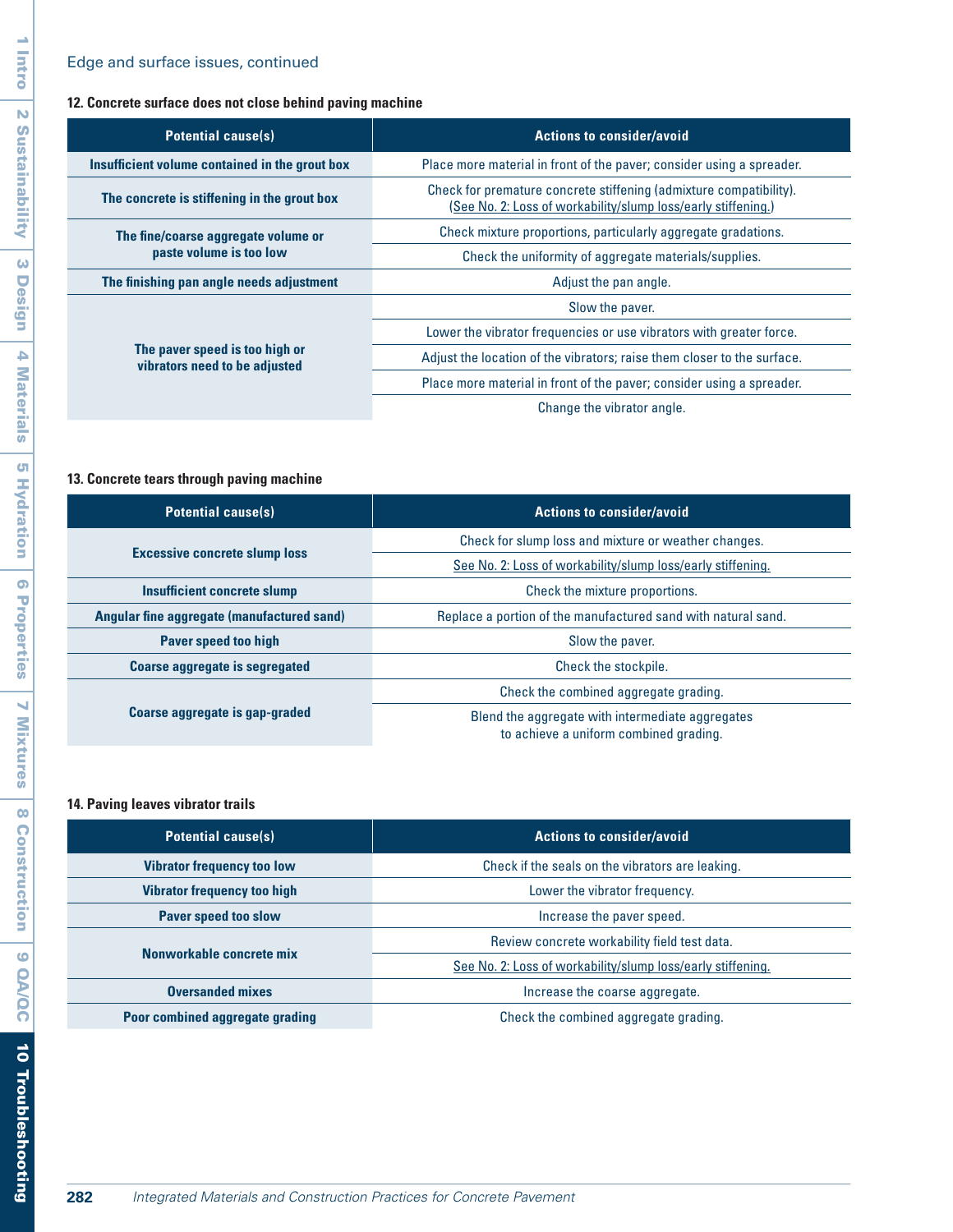## **15. Slab edge slump**

| <b>Potential cause(s)</b>                                                                | <b>Actions to consider/avoid</b>                                            |
|------------------------------------------------------------------------------------------|-----------------------------------------------------------------------------|
| Poor and/or nonuniform concrete (gap-graded<br>aggregate, high water/cement ratio, etc.) | Verify the mix design and batching procedures.                              |
|                                                                                          | Check the aggregate grading-use a well-graded combined aggregate gradation. |
| Inadequate operation of equipment                                                        | Check the construction procedures.                                          |
|                                                                                          | Adjust the outside vibrator frequency.                                      |
|                                                                                          | Adjust the side form batter.                                                |
| Improper equipment setup                                                                 | Adjust the overbuild.                                                       |
|                                                                                          | Check the track speed (same on both sides).                                 |
|                                                                                          | Check the pan profile.                                                      |

## **16. Honeycombed slab surface or edges**

| <b>Potential cause(s)</b>                   | <b>Actions to consider/avoid</b>                                                                                                |
|---------------------------------------------|---------------------------------------------------------------------------------------------------------------------------------|
| Hot weather may induce premature stiffening | Follow hot-weather concreting practices if appropriate.                                                                         |
|                                             | See No. 2: Loss of workability/slump loss/early stiffening.                                                                     |
| <b>Inadequate vibration</b>                 | Check that all vibrators are working properly, at the right frequency and amplitude;<br>the paver speed should not be too high. |
|                                             | Add an additional vibrator near the slipformed edge.                                                                            |
| <b>Poor workability</b>                     | Check for changes in the aggregate grading.                                                                                     |

## **17. Plastic shrinkage cracks**

| <b>Potential cause(s)</b>                                                                                                           | <b>Actions to consider/avoid</b>                                                                                                                                                                           |
|-------------------------------------------------------------------------------------------------------------------------------------|------------------------------------------------------------------------------------------------------------------------------------------------------------------------------------------------------------|
| <b>High evaporation rate (excessive loss of</b><br>moisture from surface of fresh concrete:<br>i.e., evaporation rate > bleed rate) | Apply the curing compound as soon as possible to<br>protect the concrete from loss of moisture.                                                                                                            |
|                                                                                                                                     | Use additional curing measures: fogging, evaporation retarder,<br>windbreaks, shading, plastic sheets, or wet coverings.                                                                                   |
|                                                                                                                                     | Make sure the absorptive aggregates are kept moist; a dry concrete mixture from<br>concrete aggregates that are not saturated tends to surface dry at mixing.<br>This is problematic if not accounted for. |
|                                                                                                                                     | Use a well-graded combined aggregate<br>(gap gradation requires more paste and causes more shrinkage).                                                                                                     |
|                                                                                                                                     | Refer to hot-weather concreting practices if appropriate.                                                                                                                                                  |
|                                                                                                                                     | Pave at night.                                                                                                                                                                                             |
|                                                                                                                                     | Chill the mixing water.                                                                                                                                                                                    |
|                                                                                                                                     | Dampen the subgrade.                                                                                                                                                                                       |
|                                                                                                                                     | Avoid paving on hot, windy days.                                                                                                                                                                           |
|                                                                                                                                     | Consider adding fibers to the mix.                                                                                                                                                                         |
| <b>Delayed setting time</b>                                                                                                         | Check the time of set.                                                                                                                                                                                     |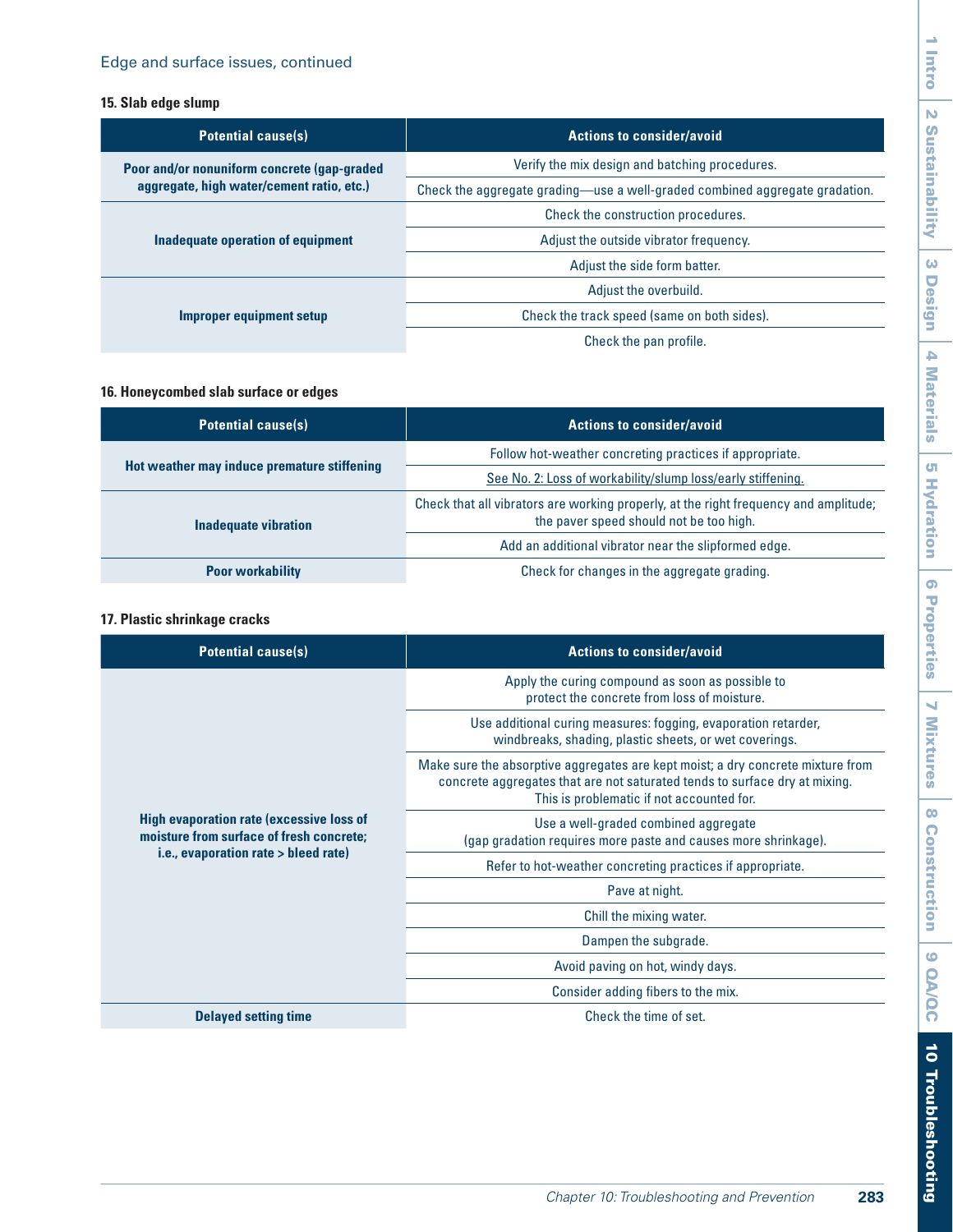# **After the Concrete Has Set**

Other problems, such as rapid stiffening, may be observed only after the concrete has been placed. In such cases, the material may have to be removed, or it may be accepted as long as future deliveries are corrected.

# **In the First Days after Placing**

Some problems, such as early-age cracking, are observed at some time between final set and up to a few days after placing (Table 10-2). Some remedial work may be possible (and required), and steps should be taken to prevent their recurrence.

# **Table 10-2. Problems observed in the first days after placing Strength**

#### **18. Strength gain is slow**

| <b>Potential cause(s)</b>                        | <b>Actions to consider/avoid</b>                                        |
|--------------------------------------------------|-------------------------------------------------------------------------|
| Cold temperature during/after placement          | Heat the mix water.                                                     |
|                                                  | Use burlap/insulating blankets for protection from freezing.            |
|                                                  | Use an accelerating admixture.                                          |
|                                                  | Eliminate/reduce GGBF slag and fly ash content in the mix.              |
|                                                  | Increase the cement content.                                            |
|                                                  | Use a Type III cement.                                                  |
|                                                  | Utilize early-entry sawing to reduce the potential for random cracking. |
|                                                  | Monitor the slab temperature with maturity sensors.                     |
| <b>Mix proportions or materials have changed</b> | Check/monitor the moisture contents of the aggregate stockpiles.        |
|                                                  | Check for uniformity of the cementitious materials.                     |
|                                                  | Check the batch weigh scales.                                           |
|                                                  | Verify that aggregate gradations are correct.                           |
|                                                  | Verify that batch weights are consistent with the mix design.           |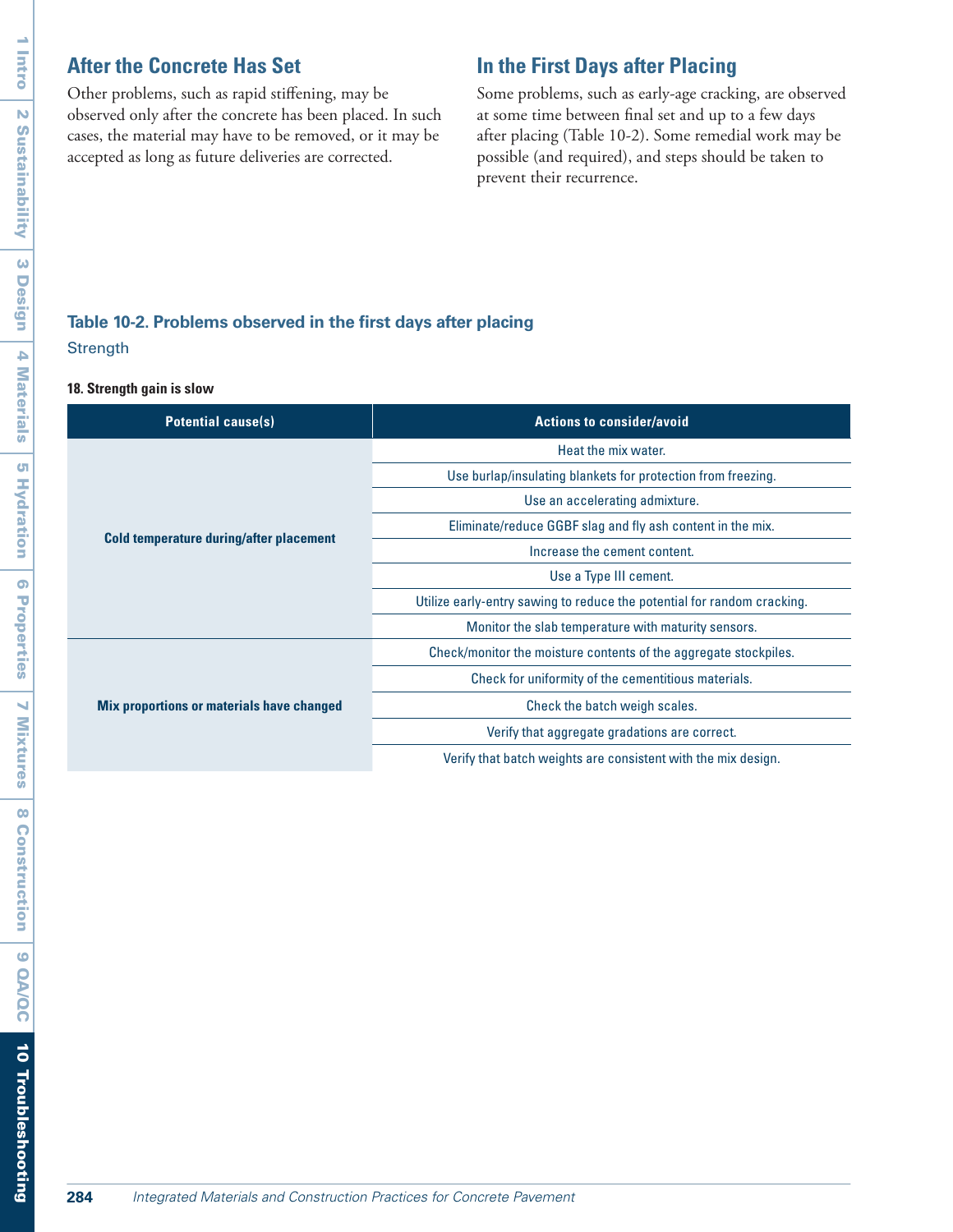## **19. Strength is too low**

| <b>Potential cause(s)</b>            | <b>Actions to consider/avoid</b>                                                                                                                                                    |
|--------------------------------------|-------------------------------------------------------------------------------------------------------------------------------------------------------------------------------------|
| <b>Cementitious materials</b>        | Check for changes in the cementitious materials.                                                                                                                                    |
|                                      | Check that the correct materials have been loaded into the cement/fly ash/slag silos.                                                                                               |
|                                      | Check the water content.                                                                                                                                                            |
| <b>Water</b>                         | Verify the aggregate moisture contents and batch weights.                                                                                                                           |
| <b>Change in sand grading</b>        | Check the sand stockpile to see whether the grading has changed.                                                                                                                    |
| <b>Contamination with organics</b>   | Contamination of one of the ingredients with organics can also effect a sudden<br>change in the required dosage of air-entraining admixture; try to isolate the source.             |
|                                      | Examine the mixer and mixing procedures.                                                                                                                                            |
|                                      | Check for worn mixer blades.                                                                                                                                                        |
|                                      | Check for mixer overloading.                                                                                                                                                        |
| <b>Inadequate or variable mixing</b> | Batch smaller loads.                                                                                                                                                                |
|                                      | Check the sequencing of batching.                                                                                                                                                   |
|                                      | Check for mixing time consistency.                                                                                                                                                  |
|                                      | Conduct batch plant uniformity testing.                                                                                                                                             |
|                                      | Verify the acceptability of the batching and mixing process.                                                                                                                        |
| <b>Plant operations</b>              | Check for adequate mixing times.                                                                                                                                                    |
|                                      | Check if water was added to the truck.                                                                                                                                              |
| <b>Testing procedures</b>            | Verify proper making, curing, handling, and testing of strength specimens.<br>(Flexural strength specimens are particularly vulnerable<br>to poor handling and testing procedures.) |
|                                      | Verify the machine acceptability testing.                                                                                                                                           |
|                                      | Test the cores sampled from the pavement to verify acceptance.                                                                                                                      |
| Air-void clustering                  | Use a Vinsol resin-based air-entraining admixture.                                                                                                                                  |
|                                      | Avoid retempering.                                                                                                                                                                  |
|                                      | Increase the mixing time.                                                                                                                                                           |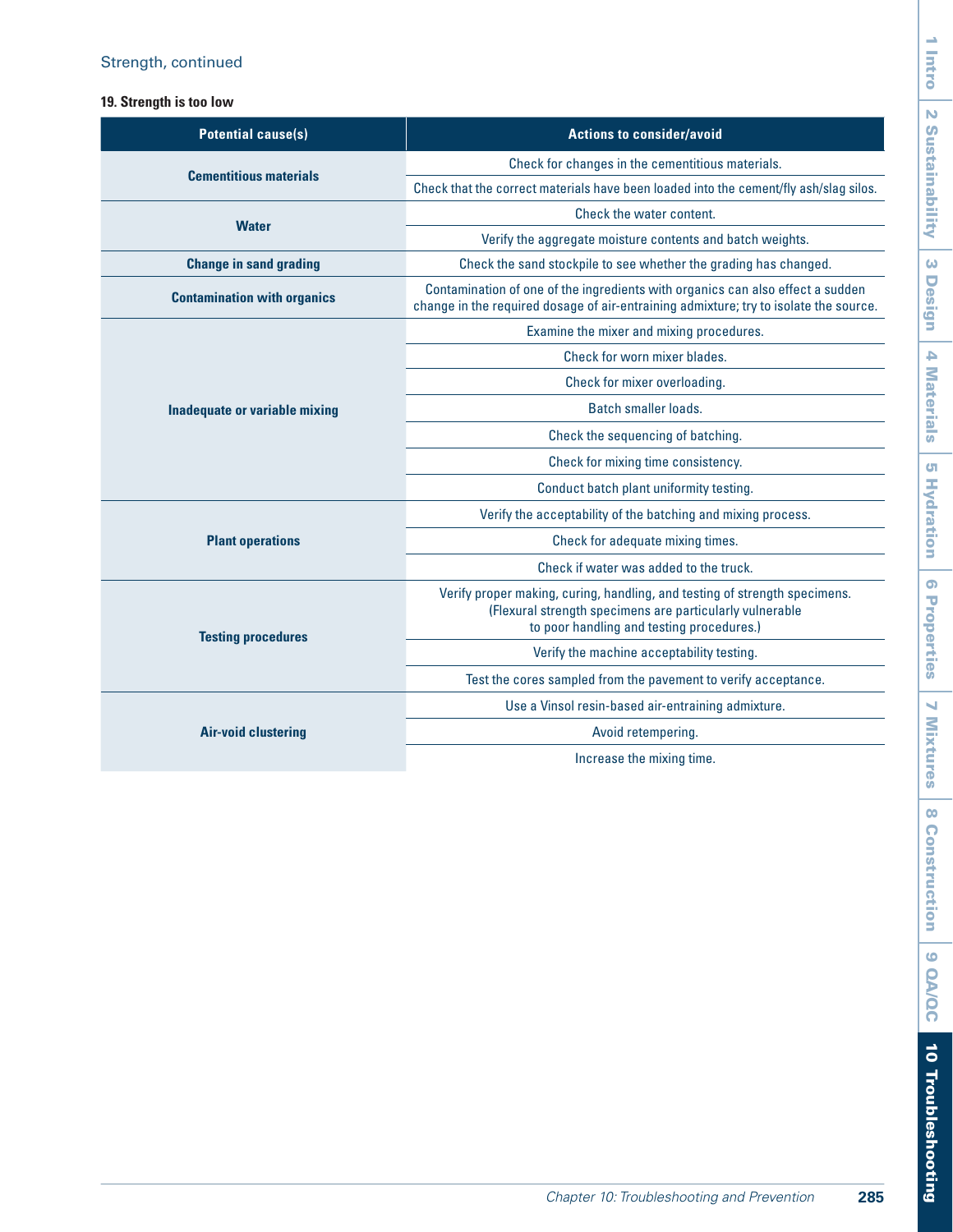# **Cracking**

## **20. Early-age cracking**

| <b>Potential cause(s)</b>                                                                                                                                                                                                          | <b>Actions to consider/avoid</b>                                                                                                                                  |
|------------------------------------------------------------------------------------------------------------------------------------------------------------------------------------------------------------------------------------|-------------------------------------------------------------------------------------------------------------------------------------------------------------------|
| <b>Concrete mixture</b>                                                                                                                                                                                                            | Check the combined aggregate grading.                                                                                                                             |
|                                                                                                                                                                                                                                    | Examine the fine aggregates; fine aggregates may be too fine and angularity<br>may cause harsh finishing (i.e., manufactured sands).                              |
|                                                                                                                                                                                                                                    | Reduce the paste content (minimize shrinkage potential).                                                                                                          |
|                                                                                                                                                                                                                                    | Materials incompatibility may lead to delayed set and/or higher<br>concrete shrinkage; consider mixture component adjustments.                                    |
|                                                                                                                                                                                                                                    | Eliminate or reduce the content of fly ash or GGBF slag in cool-weather conditions.                                                                               |
|                                                                                                                                                                                                                                    | Consider using an accelerator in cold weather.                                                                                                                    |
|                                                                                                                                                                                                                                    | Saw as early as possible but avoid excessive raveling.                                                                                                            |
|                                                                                                                                                                                                                                    | Saw in the direction of the wind.                                                                                                                                 |
| <b>Sawing</b>                                                                                                                                                                                                                      | Check that the diamond saw blade is appropriate for<br>concrete aggregate hardness, fines, etc.                                                                   |
|                                                                                                                                                                                                                                    | Use early-entry dry sawing.                                                                                                                                       |
|                                                                                                                                                                                                                                    | Use HIPERPAV to model stress versus strength gain for<br>conditions to determine the optimum sawing time.                                                         |
|                                                                                                                                                                                                                                    | Improve/extend curing.                                                                                                                                            |
| <b>Curing</b>                                                                                                                                                                                                                      | Apply the curing compound at a higher rate.                                                                                                                       |
|                                                                                                                                                                                                                                    | Apply the curing compound sooner.                                                                                                                                 |
|                                                                                                                                                                                                                                    | Use blankets between placing and saw-cutting.                                                                                                                     |
|                                                                                                                                                                                                                                    | Check the saws for depth setting.                                                                                                                                 |
|                                                                                                                                                                                                                                    | Check the saw blade for wear (carbide blades).                                                                                                                    |
| <b>Insufficient joint depth</b>                                                                                                                                                                                                    | Check that saw operators are not pushing saws too fast, causing them to ride up.                                                                                  |
|                                                                                                                                                                                                                                    | Look for base bonding or mortar penetration into the open-graded base-altered<br>effective section; increase the saw depth to create an effective weakened plane. |
|                                                                                                                                                                                                                                    | Check the slab thickness.                                                                                                                                         |
|                                                                                                                                                                                                                                    | Reduce spacing between the joints.                                                                                                                                |
| <b>Excessive joint spacing</b><br><b>Warping (slab curvature due to moisture gradient;</b><br>the term "curling," however, is commonly used<br>in the industry to cover both moisture- and<br>temperature-related slab distortion) | Slabs are too wide in relation to thickness and length; add intermediate joints.                                                                                  |
|                                                                                                                                                                                                                                    | Maintain a reasonable length-width ratio.                                                                                                                         |
|                                                                                                                                                                                                                                    | Check the moisture state of base.                                                                                                                                 |
|                                                                                                                                                                                                                                    | Improve or extend curing.                                                                                                                                         |
|                                                                                                                                                                                                                                    | Minimize the shrinkage potential of the concrete mixture.                                                                                                         |
|                                                                                                                                                                                                                                    | Cover the slab, particularly when night/day temperatures vary widely.                                                                                             |

*(continued on the following page)*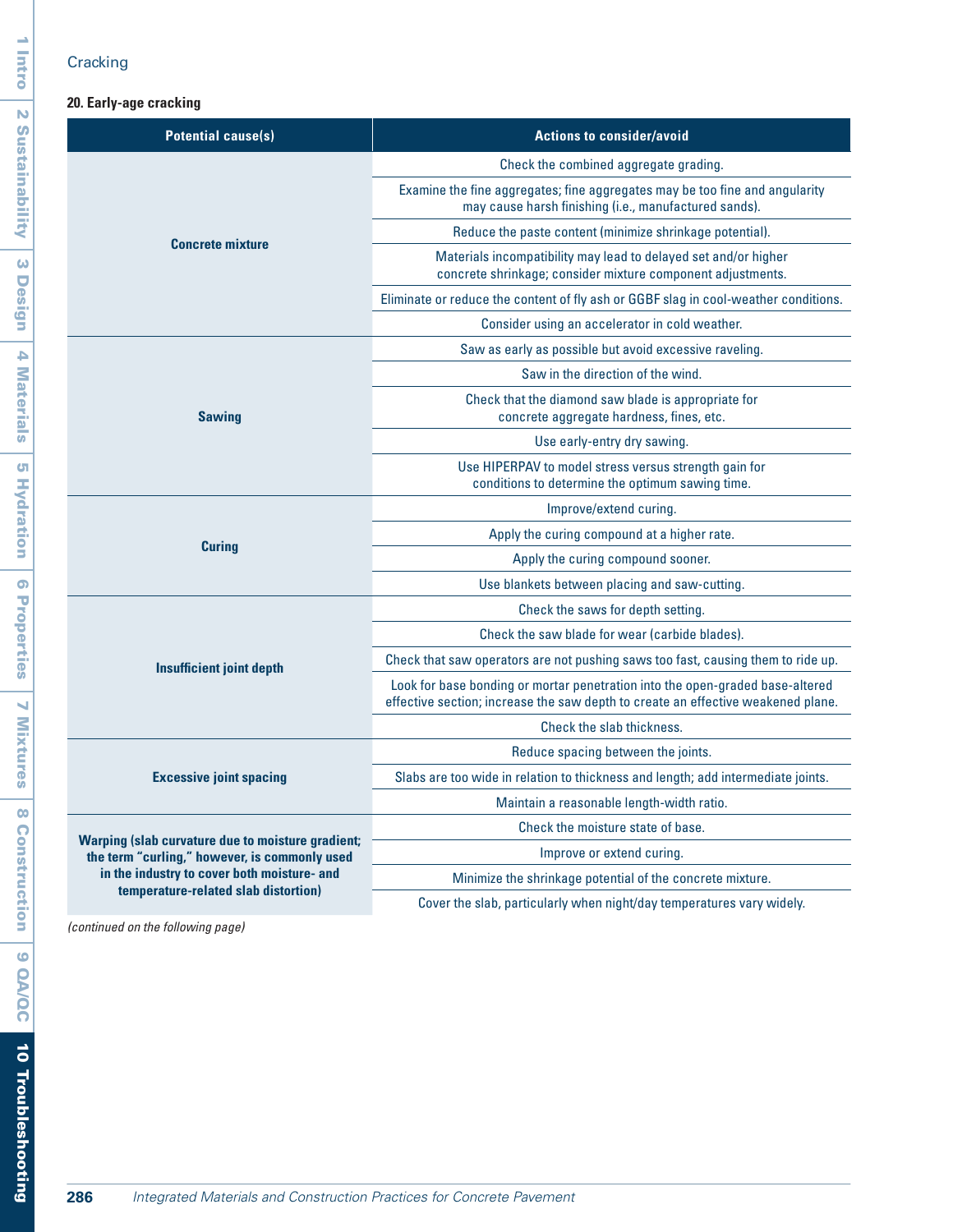# Cracking, continued

## **20. Early-age cracking, continued**

| <b>Potential cause(s)</b>                            | <b>Actions to consider/avoid</b>                                                                                                                                                                           |
|------------------------------------------------------|------------------------------------------------------------------------------------------------------------------------------------------------------------------------------------------------------------|
|                                                      | Cool the raw materials before mixing the concrete:<br>shade, spray, ice, liquid nitrogen                                                                                                                   |
|                                                      | Cool the equipment.                                                                                                                                                                                        |
|                                                      | Work at night.                                                                                                                                                                                             |
| <b>High temperature</b>                              | Watch for shaded areas where drying and strength gain<br>may vary within a single day's work.                                                                                                              |
|                                                      | Delay paving if conditions are too hot (100°F).                                                                                                                                                            |
|                                                      | Apply an evaporative retardant prior to texturing.                                                                                                                                                         |
|                                                      | Apply the curing compound at an additional dosage rate and consider a<br>non-water-based compound with better membrane-forming solids.                                                                     |
|                                                      | Do not exceed 50 ft of pavement tied together.                                                                                                                                                             |
| Too many lanes tied together (generally only a       | Add an untied construction or isolation joint.                                                                                                                                                             |
| consideration for longitudinal direction)            | To prevent additional cracking, consider sawing<br>through a longitudinal joint to sever bars.                                                                                                             |
|                                                      | Cracks occur due to restraint to movement<br>(sometimes referred to as sympathy cracks).                                                                                                                   |
| <b>Edge restraint (paving against an existing or</b> | Tool the joint or use an early-entry dry saw to form the joints as early as possible.                                                                                                                      |
| previously placed lane)                              | Match the joint location and type.                                                                                                                                                                         |
|                                                      | Eliminate tiebars in a longitudinal construction joint that is<br>within 24 in. on either side of transverse joint locations.<br>Match all locations of the joints in the existing pavement (cracks, too). |
|                                                      | Moisten the base course prior to paving<br>(reduce the base temperature by evaporative cooling).                                                                                                           |
| Slab/base bonding or high frictional restraint       | Use a bond-breaking medium (see reflective cracks).                                                                                                                                                        |
|                                                      | If the base is open graded, use a choker stone to prevent the<br>penetration of concrete into the base's surface voids.                                                                                    |
| <b>Misaligned dowel bars</b>                         | Investigate whether the joints surrounding the crack have activated<br>and are functioning; misaligned or bonded dowels may<br>prevent joint functioning, causing cracks.                                  |
| Cold front with or without rain shower               | Use early-entry sawing to create a weakened plane<br>prior to temperature contraction.                                                                                                                     |
|                                                      | Skip-saw (saw every other joint or every third joint)<br>until normal sawing can be resumed.                                                                                                               |
|                                                      | Use HIPERPAV to model stress versus strength-gain conditions<br>that may warrant a suspension or change of paving activities.                                                                              |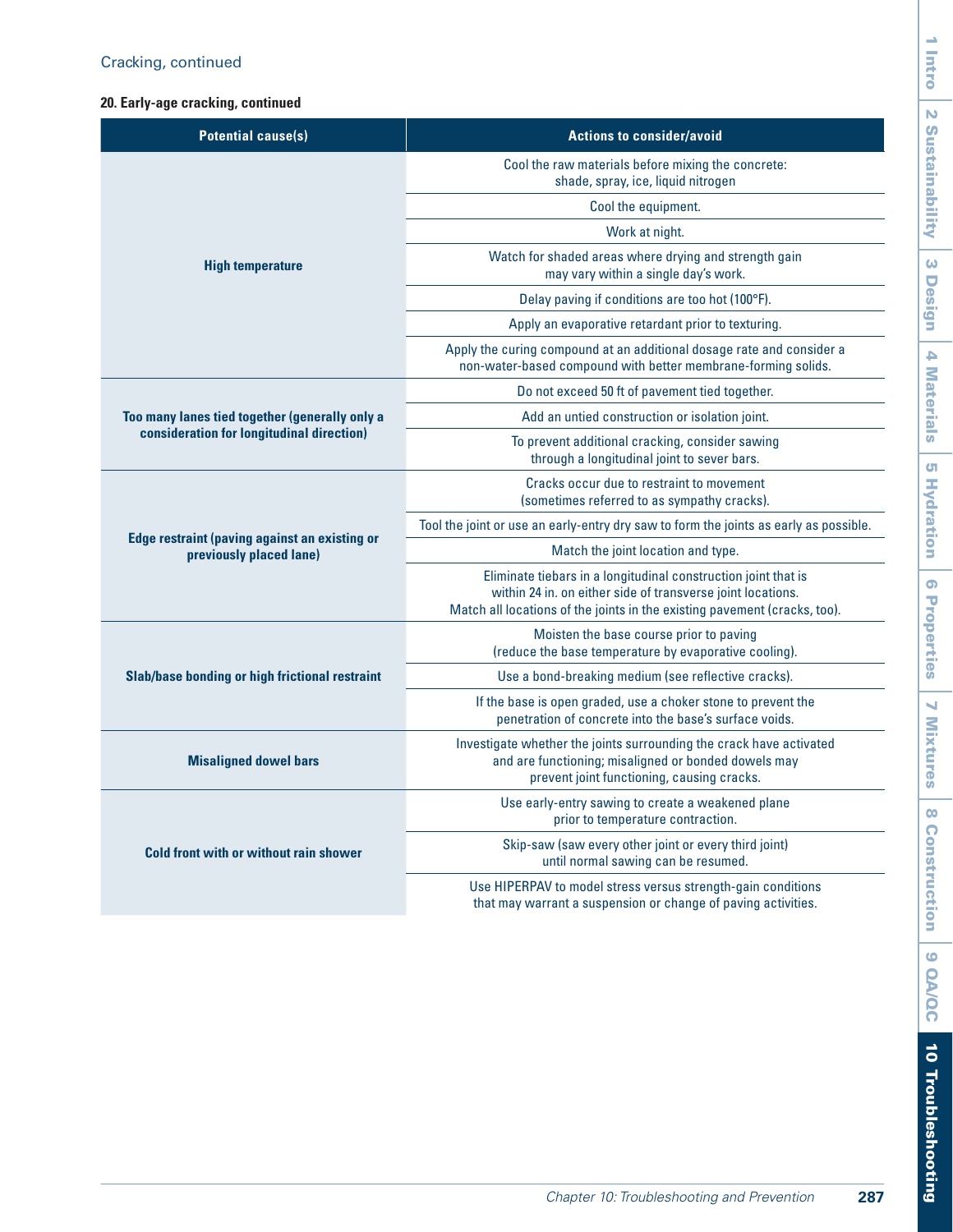## Joint issues

I

# **21. Raveling along joints**

| <b>Potential cause(s)</b>    | <b>Actions to consider/avoid</b>                                            |
|------------------------------|-----------------------------------------------------------------------------|
| <b>Sawing too soon</b>       | Wait longer to saw.                                                         |
|                              | Blank out transverse tining at transverse contraction joints.               |
| <b>Saw equipment problem</b> | Blade selection for the concrete (coarse aggregate type) may be inadequate. |
|                              | A bent arbor on the saw causes the blade to wobble.                         |
|                              | The second saw cut can go back and forth; consider a single-cut design.     |
| <b>Sawing too fast</b>       | Slow down.                                                                  |

## **22. Spalling along joints**

| <b>Potential cause(s)</b>                                                                           | <b>Actions to consider/avoid</b>                                                                                                                                                                           |
|-----------------------------------------------------------------------------------------------------|------------------------------------------------------------------------------------------------------------------------------------------------------------------------------------------------------------|
| <b>Excessive hand finishing</b>                                                                     | Check for mixture problems that would necessitate overfinishing.                                                                                                                                           |
|                                                                                                     | Improve construction practice.                                                                                                                                                                             |
| Trying to fix edge slump of low spots by<br>hand manipulating concrete                              | Check for mixture problems that would cause edge slump.                                                                                                                                                    |
|                                                                                                     | Improve construction practice.                                                                                                                                                                             |
| <b>Mortar penetration into transverse joints</b><br>(after hardening mortar prevents joint closure) | Mortar penetration occurs when paving against an existing previously<br>placed lane; apply duct tape or other means to block the penetration<br>of mortar into the transverse joints of the existing lane. |
| <b>Collateral damage from equipment,</b><br>slipform paver tracks, screeds, etc.                    | Protect the edges of the slab from damage using gravel or dirt ramps.                                                                                                                                      |
|                                                                                                     | Delay placement of the next phase of construction<br>until the concrete gains sufficient strength.                                                                                                         |

## **23. Dowels are out of alignment**

| <b>Potential cause(s)</b>                  | <b>Actions to consider/avoid</b>                                                                               |
|--------------------------------------------|----------------------------------------------------------------------------------------------------------------|
| <b>Movement in dowel basket assemblies</b> | Cover the dowel baskets with concrete ahead of the paver.                                                      |
|                                            | Use stakes to secure the baskets to the granular base.                                                         |
|                                            | Increase the length and number of stakes.                                                                      |
|                                            | Use nailing clips on both sides of basket to secure the basket to the stabilized base.                         |
| <b>Dumping directly on dowel baskets</b>   | Deposit the concrete a few feet from the dowel basket<br>to allow the concrete to flow around the dowel bars.  |
| Poor aggregate gradation                   | Dowel insertion into mixtures with gap-graded aggregates does not work well;<br>improve the aggregate grading. |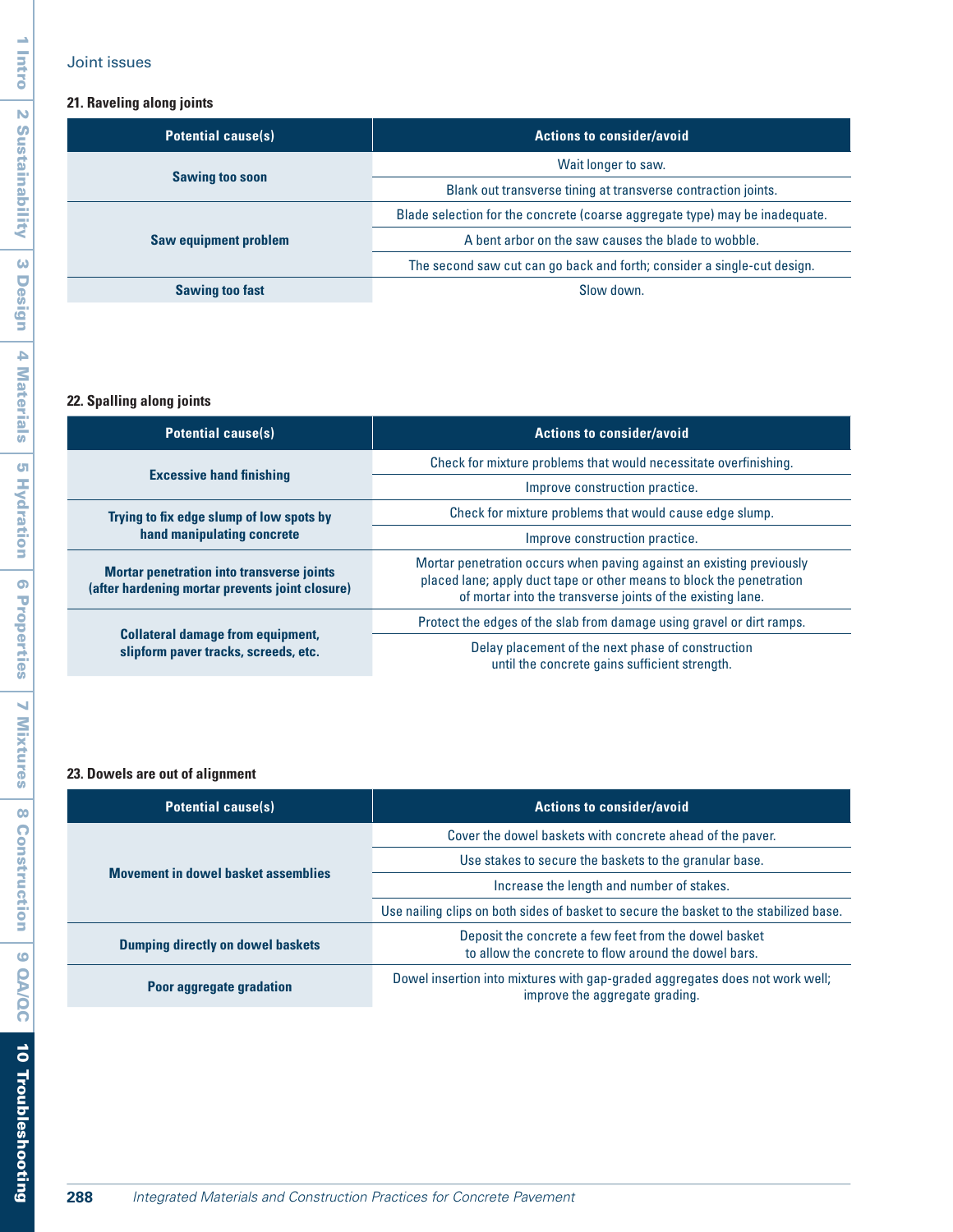# **Some Time after Construction**

Finally, some problems are observed only after the pavement has been in place for some time (Table 10-3). In these cases, some repair may be possible or replacement may be required. Table 10-3 provides guidelines on how to prevent such problems in future construction.

# **Table 10-3. Preventing problems that are observed some time after construction**

Edge and surface issues

#### **24. Clay balls appear at pavement surface**

| <b>Potential cause(s)</b>                                                                                                                                                                                   | <b>Actions to consider/avoid</b>                                          |
|-------------------------------------------------------------------------------------------------------------------------------------------------------------------------------------------------------------|---------------------------------------------------------------------------|
| <b>Aggregate stockpile contamination generally</b><br>caused by the following:<br>• Haul trucks tracking clay and mud to stockpiles<br>• Loader operator digging into dirt<br>• Dirt coming from the quarry | Educate the loader operator on proper stockpile management techniques.    |
|                                                                                                                                                                                                             | Keep end-loader buckets a minimum of 2 ft off the ground.                 |
|                                                                                                                                                                                                             | Do not stockpile aggregates on soft foundations.                          |
|                                                                                                                                                                                                             | Stabilize the haul road at the plant site to avoid tracking contaminants. |
|                                                                                                                                                                                                             | Use belt placers at stockpiles rather than end loaders.                   |
|                                                                                                                                                                                                             | Check the aggregate producer's stockpiles.                                |
|                                                                                                                                                                                                             | Check for contamination in the hauling equipment.                         |
|                                                                                                                                                                                                             | Do not drive over a bridge to unload the aggregate.                       |
| <b>Mud being thrown into concrete trucks</b><br>from muddy haul roads                                                                                                                                       | Cover the trucks.                                                         |

#### **25. Popouts**

| <b>Potential cause(s)</b>             | <b>Actions to consider/avoid</b>                                                                        |
|---------------------------------------|---------------------------------------------------------------------------------------------------------|
| <b>Unsound aggregates</b>             | Use only aggregates that have been tested for chert,<br>shale, and/or other undesirable fine particles. |
|                                       | Reduce vibration to minimize the flotation of particles.                                                |
| <b>Alkali-silica reactions (ASRs)</b> | Use non-alkali silica reactive aggregates.                                                              |
|                                       | Use blended cements or supplementary cementitious materials (SCMs)<br>proven to control ASR.            |

#### **26. Scaled surface**

| <b>Potential cause(s)</b>  | <b>Actions to consider/avoid</b>                                            |
|----------------------------|-----------------------------------------------------------------------------|
| <b>Premature finishing</b> | Improve the finishing technique.                                            |
| <b>Improper finishing</b>  | Do not add water to the surface during finishing.                           |
| <b>Overfinishing</b>       | Improve the finishing technique.                                            |
|                            | Protect the concrete from freezing until a sufficient strength is achieved. |
|                            | Concrete damaged by freezing must be removed and replaced.                  |
| <b>Frost related</b>       | Check the air content and spacing factor in the hardened concrete.          |
|                            | Premature salting; salts should not be applied to immature concrete.        |
|                            | Check the deicing salts being used.                                         |

#### **27. Dusting along surface**

| <b>Potential cause(s)</b>                                           | <b>Actions to consider/avoid</b>                                |
|---------------------------------------------------------------------|-----------------------------------------------------------------|
| <b>Adding water during finishing</b><br>or finishing in bleed water | Prevent the addition of water during finishing.                 |
|                                                                     | Delay finishing until after the dissipation of the bleed water. |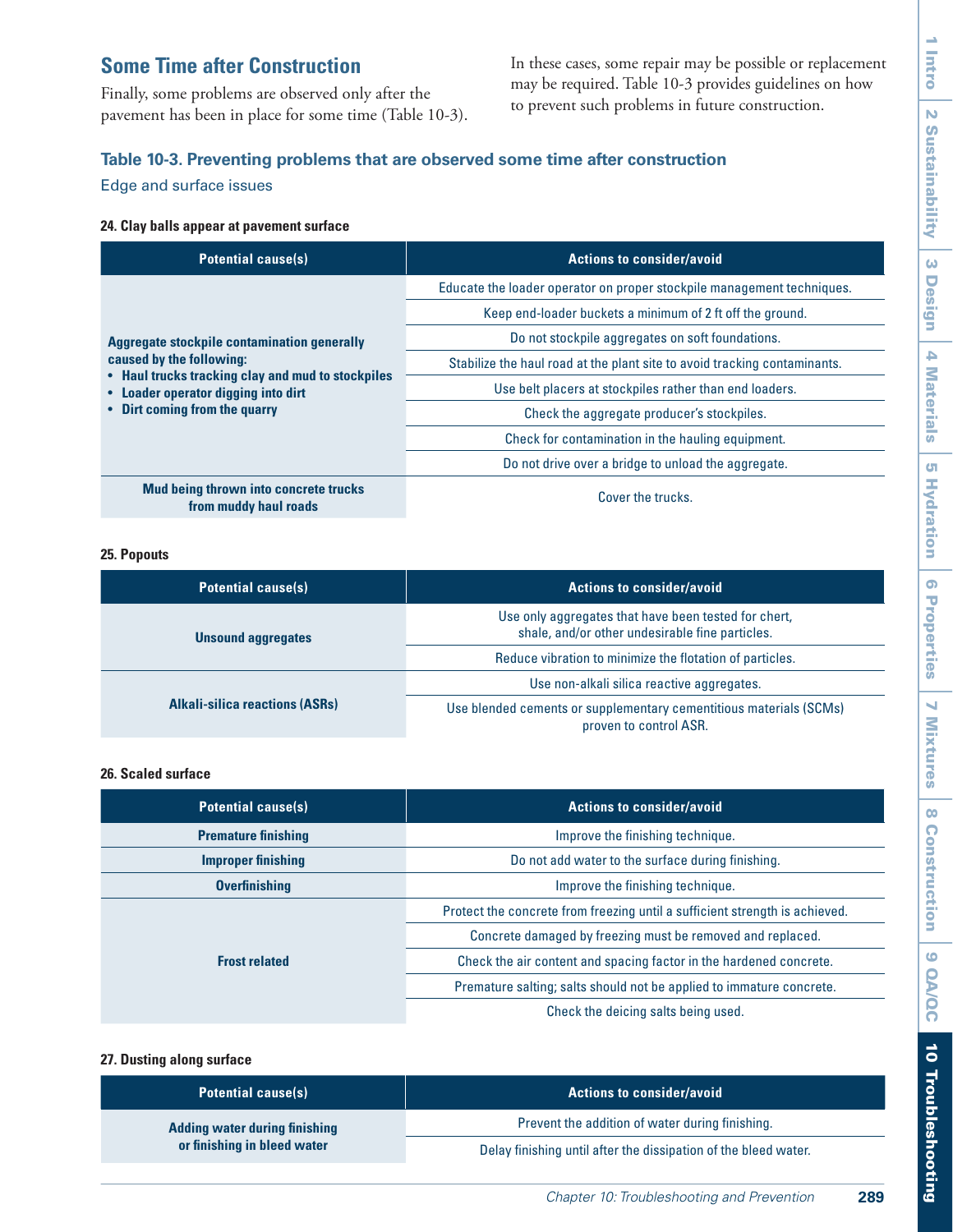## **28. Concrete blisters**

| <b>Potential cause(s)</b>                     | <b>Actions to consider/avoid</b>                         |
|-----------------------------------------------|----------------------------------------------------------|
| <b>Premature closing of surface</b>           | Check for bleed water trapping.                          |
|                                               | Consider using a double burlap drag to open the surface. |
| <b>Extremely high/variable air content</b>    | Check for the consistency of the air content.            |
| <b>Vibrators too low</b>                      | Check the vibrator depth.                                |
| <b>Vibrator frequency too high</b>            | Reduce the vibrator frequency.                           |
| <b>Oversanded mixes</b>                       | Increase the coarse aggregate.                           |
| Poor combined aggregate grading (gap grading) | Check the combined aggregate grading.                    |

## **29. Surface bumps and rough riding pavement**

| <b>Potential cause(s)</b>                    | <b>Actions to consider/avoid</b>                                                                                                                                                                                                                                                                                                                                                                                                                  |
|----------------------------------------------|---------------------------------------------------------------------------------------------------------------------------------------------------------------------------------------------------------------------------------------------------------------------------------------------------------------------------------------------------------------------------------------------------------------------------------------------------|
|                                              | Construct and maintain a smooth and stable paver track line.                                                                                                                                                                                                                                                                                                                                                                                      |
|                                              | Check the string line tension and profile.                                                                                                                                                                                                                                                                                                                                                                                                        |
|                                              | Maintain a consistent quantity of concrete in front of the paver.                                                                                                                                                                                                                                                                                                                                                                                 |
|                                              | Maintain a consistent forward motion; avoid a stop-and-go operation.                                                                                                                                                                                                                                                                                                                                                                              |
| <b>Placement operations</b>                  | Check the paver tracks.                                                                                                                                                                                                                                                                                                                                                                                                                           |
|                                              | Check that the machine is level.                                                                                                                                                                                                                                                                                                                                                                                                                  |
|                                              | Check the sensors on the paver.                                                                                                                                                                                                                                                                                                                                                                                                                   |
|                                              | Verify that the paver electronics/hydraulics are functioning properly.                                                                                                                                                                                                                                                                                                                                                                            |
| <b>Nonuniform concrete</b>                   | Check the batching, mixing, and transport procedures for consistency.                                                                                                                                                                                                                                                                                                                                                                             |
|                                              | Check the aggregate grading and moisture contents for<br>variations that might lead to wet and dry batches.                                                                                                                                                                                                                                                                                                                                       |
| <b>Damming or rebound from dowel baskets</b> | Lack of consolidation to achieve a uniform concrete density within<br>the dowel basket area may create a rough surface because<br>the concrete may settle or slough over the dowels.                                                                                                                                                                                                                                                              |
|                                              | Check that the dowel baskets are secured.                                                                                                                                                                                                                                                                                                                                                                                                         |
|                                              | The basket assembly deflects and rebounds after the slipform paver<br>profile pan passes overhead and the extrusion pressure is released. The<br>result is a slight hump in the concrete surface just ahead of the basket.<br>Spring-back is more apt to occur on steeper grades and when there is<br>too much draft in the pan; do not cut the basket spacer wires to prevent<br>the basket from springing under the paver's extrusion pressure. |
|                                              | Do not overvibrate the concrete at the baskets                                                                                                                                                                                                                                                                                                                                                                                                    |

in an effort to prevent basket movement.

*(continued on the following page)*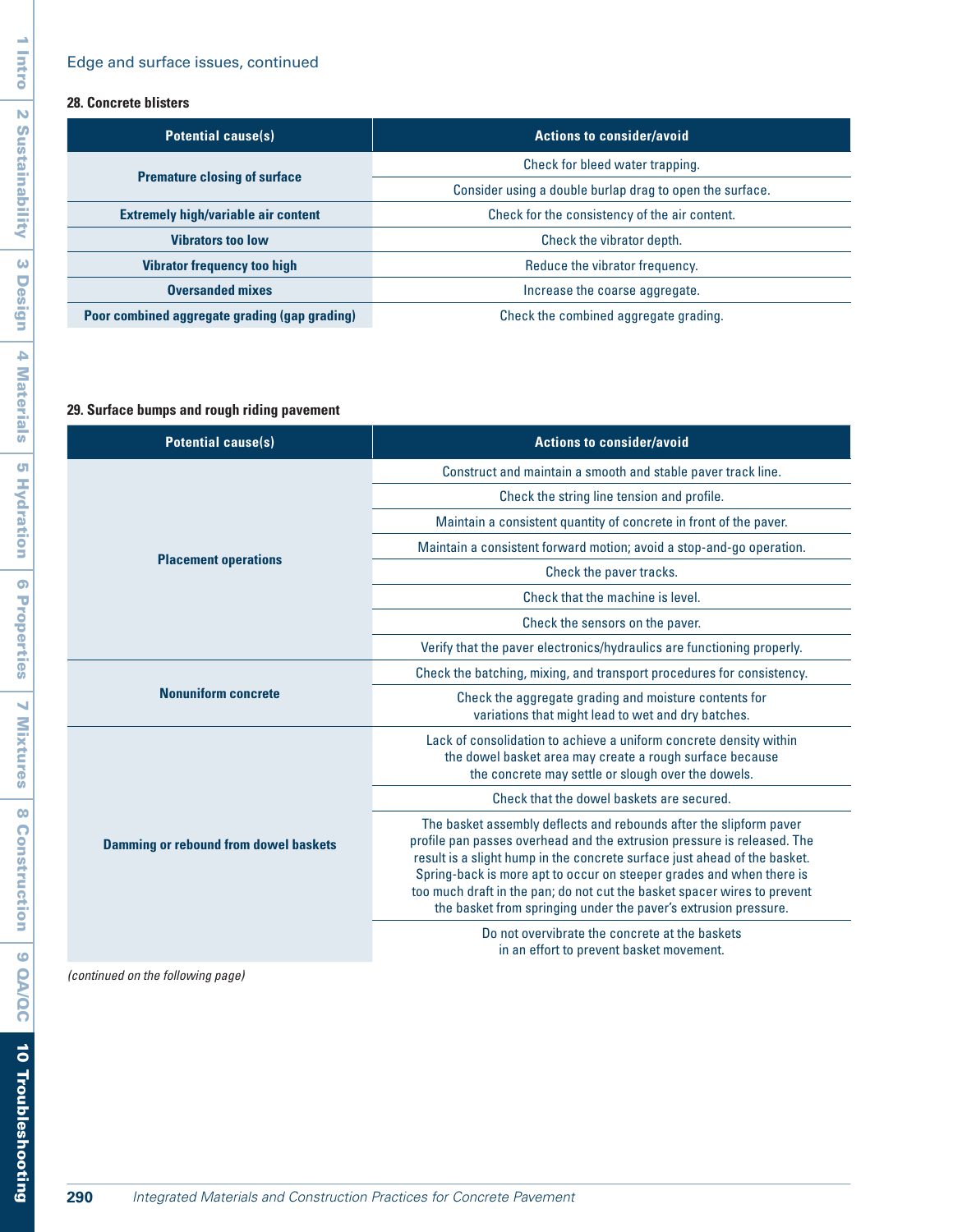## **29. Surface bumps and rough riding pavement, continued**

| <b>Potential cause(s)</b>                    | <b>Actions to consider/avoid</b>                                                                                                                                                                                                                                                                                                                                                                                          |
|----------------------------------------------|---------------------------------------------------------------------------------------------------------------------------------------------------------------------------------------------------------------------------------------------------------------------------------------------------------------------------------------------------------------------------------------------------------------------------|
| <b>Reinforcement ripple</b>                  | Address reinforcement ripple issues with well-graded aggregates and uniform<br>concrete; consolidation is achieved at lower vibration energy and extrusion pressure.                                                                                                                                                                                                                                                      |
|                                              | Reinforcement ripple occurs when plastic concrete is restrained by the<br>reinforcing bars, resulting in a ripple in the surface, with the surface<br>slightly lower near each bar than in the area between the bars.                                                                                                                                                                                                     |
|                                              | Longitudinal depressions are caused when longitudinal bars limit<br>the restitution of the surface level behind the profile pan by<br>restraining the rebound of the concrete beneath the bars.                                                                                                                                                                                                                           |
|                                              | Transverse ripple is caused by the transverse bars in the same way as<br>longitudinal depressions, except that transverse ripple is found to be less<br>noticeable than the prominent ridge caused by the damming effect of the<br>transverse bars upon the upsurge flow of concrete behind the profile pan.                                                                                                              |
|                                              | The prominence of surface rippling depends on the finishing techniques and depth<br>of cover to the reinforcement, with less cover producing more prominent rippling.                                                                                                                                                                                                                                                     |
| <b>Vertical grades (exceeding 3 percent)</b> | Lower the slump of the concrete; the need to make an adjustment depends upon<br>whether it is difficult to maintain a uniform head of concrete in front of the paver.                                                                                                                                                                                                                                                     |
|                                              | Adjust the profile pan attitude, draft, or angle of attack. (When paving up a steeper<br>grade, the pan elevation may be adjusted to about 1.0 in. below the surface grade.<br>When paving down a steeper slope, the pan may be adjusted to about 1.0 in. above<br>the surface grade. This adjustment must be made carefully to avoid reinforcement<br>ripple, particularly a spring-back of the embedded dowel baskets.) |
|                                              | Adjust the staking interval; closely follow the grade and staking calculations for these<br>circumstances to reduce the semi-chord effect enough to produce a smooth surface.                                                                                                                                                                                                                                             |

#### **30. Surface is marred or mortar is worn away**

| <b>Potential cause(s)</b>                 | <b>Actions to consider/avoid</b>                                                                                                                             |
|-------------------------------------------|--------------------------------------------------------------------------------------------------------------------------------------------------------------|
| <b>Rained-on surface</b>                  | Cover the slab to protect from rain.                                                                                                                         |
|                                           | Remove the damaged surface by grinding.                                                                                                                      |
|                                           | Restore the surface texture (if required) by grinding.                                                                                                       |
| Improper curing type or application       | Place a curing blanket or plastic sheets after the bleed water sheen disappears.                                                                             |
|                                           | Consider using a membrane-forming curing compound instead of sheets/blankets.                                                                                |
| Use of higher dosages (>25%) of GGBF slag | Do not add water to the mixture.                                                                                                                             |
|                                           | Reduce the vibration energy to avoid bringing too much moisture to the surface;<br>vibration at 5,000–8,000 vpm is sufficient for most well-graded mixtures. |
| <b>Oversanded mixes</b>                   | Increase the coarse aggregate.                                                                                                                               |
| <b>Abrasion</b>                           | Use a hard, wear-resistant aggregate.                                                                                                                        |
|                                           | Use a concrete mix with sufficient strength.                                                                                                                 |

# 1 Intro  $\mathbf{N}$ 2 Sustainability Sustainability 3 Design 4 Materials 4 Materials 5 Hydration 5 Hydration 6 Properties 6 Properties Ñ 7 Mixtures Mixtures  $\infty$ 8 Construction **Construction**  $\bullet$ 9 QA/QC OA/OC 10 Troubleshooting 10 Troubleshooting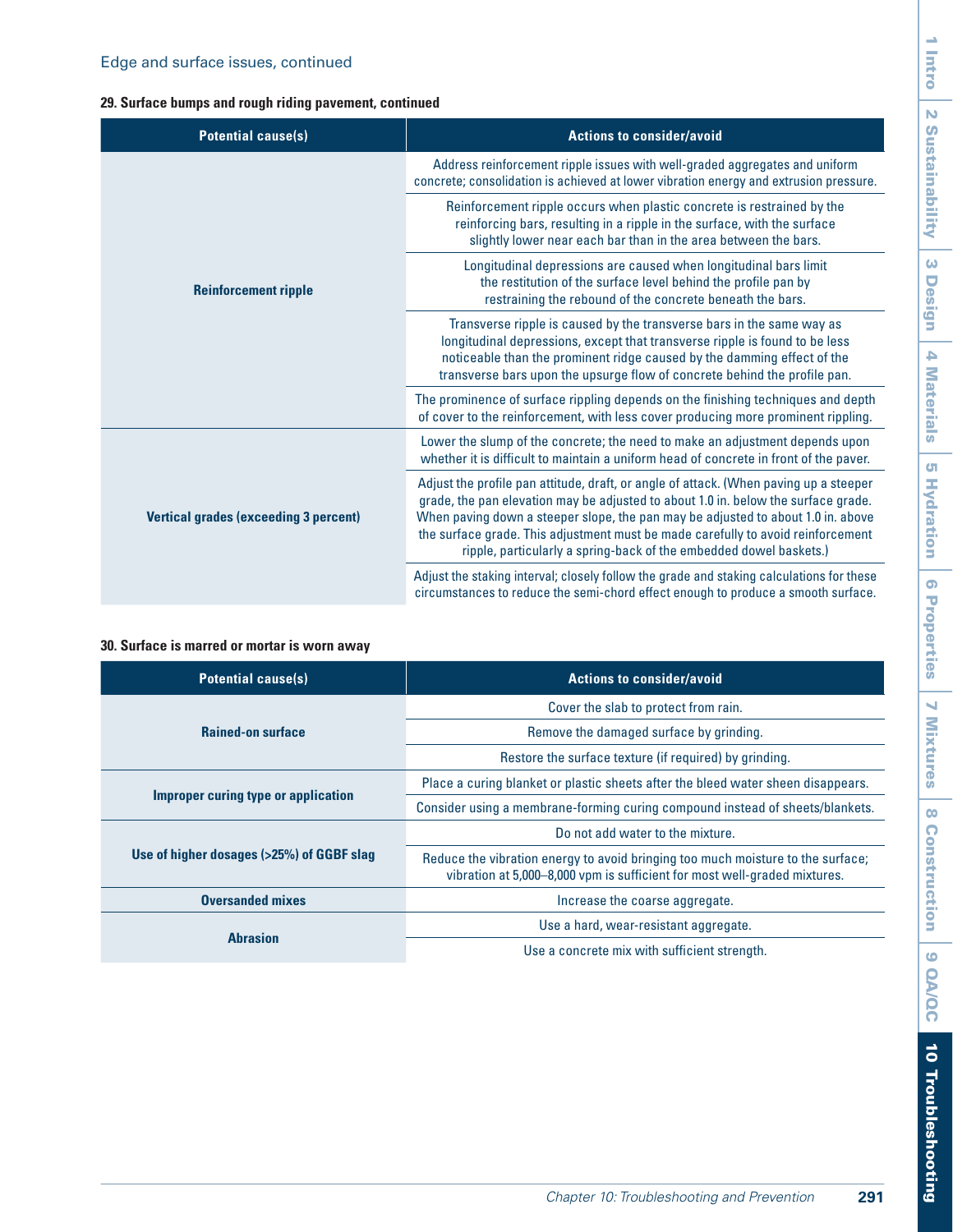# **Cracking**

## **31. Cracking**

| <b>Potential cause(s)</b>                                                                           | <b>Actions to consider/avoid</b>                                                                                                                                                                                                                                                                                         |  |
|-----------------------------------------------------------------------------------------------------|--------------------------------------------------------------------------------------------------------------------------------------------------------------------------------------------------------------------------------------------------------------------------------------------------------------------------|--|
| <b>Applied loads</b>                                                                                | Keep construction traffic away from the slab edges; early loading<br>by traffic or equipment causes higher edge stresses.                                                                                                                                                                                                |  |
|                                                                                                     | Keep public traffic away from the slab edges.                                                                                                                                                                                                                                                                            |  |
| <b>Loss of support</b>                                                                              | Ensure that the subgrade and base have been properly prepared.                                                                                                                                                                                                                                                           |  |
|                                                                                                     | Ensure that the joints are properly filled and sealed where appropriate.                                                                                                                                                                                                                                                 |  |
| <b>Reflective cracks from stabilized bases</b>                                                      | Isolate the slab from cracks in the base course by using bond breakers.<br>(Acceptable bond breakers include two coats of wax-based curing compound,<br>dusting of sand, bladed fines, asphalt emulsion, polyethylene sheets, and tar paper.<br>Sheet goods are difficult to handle in windy or other harsh conditions.) |  |
|                                                                                                     | Moisten the base course prior to paving<br>(reduce the base temperature by evaporative cooling).                                                                                                                                                                                                                         |  |
| <b>Slab/base bonding or high frictional restraint</b>                                               | Use a bond-breaking medium<br>(see "Reflective cracks from stabilized bases," immediately above)                                                                                                                                                                                                                         |  |
|                                                                                                     | If the base is open-graded, use a choker stone to prevent the<br>penetration of concrete into the base's surface voids.                                                                                                                                                                                                  |  |
| <b>Mortar penetration into transverse joints</b><br>(after hardening mortar prevents joint closure) | Mortar penetration occurs when paving against an existing previously placed lane;<br>apply duct tape or other means to block the penetration of<br>mortar into the transverse joints of the existing lane.                                                                                                               |  |
| <b>Differential support condition created by frost</b>                                              | Check base compaction, particularly above utility, culvert, and other trenches.                                                                                                                                                                                                                                          |  |
|                                                                                                     | Proof roll the base.                                                                                                                                                                                                                                                                                                     |  |
| heaving, soil settling, or expansive soils                                                          | Stabilize the subgrade soil.                                                                                                                                                                                                                                                                                             |  |
|                                                                                                     | Use selective grading techniques; cross-haul the soils to create smooth<br>transitions between cut and fill sections and soil transitions.                                                                                                                                                                               |  |
| <b>Misaligned dowel bars</b>                                                                        | Investigate whether the joints surrounding the crack have cracked<br>and are functioning; misaligned or bonded dowels may<br>prevent joint functioning, causing cracks.                                                                                                                                                  |  |
|                                                                                                     | Designate personnel to ensure dowel alignment.                                                                                                                                                                                                                                                                           |  |
|                                                                                                     | Avoid using reactive aggregates if possible.                                                                                                                                                                                                                                                                             |  |
| <b>Alkali-silica reactions</b>                                                                      | Use appropriate amounts of SCMs.                                                                                                                                                                                                                                                                                         |  |
|                                                                                                     | Use blended cements or SCMs proven to control ASR.                                                                                                                                                                                                                                                                       |  |
|                                                                                                     | Use a low water/cementitious materials (w/cm) ratio.                                                                                                                                                                                                                                                                     |  |
| <b>Chemical attack</b>                                                                              | Use a low w/cm ratio, maximum 0.45.                                                                                                                                                                                                                                                                                      |  |
|                                                                                                     | Use an appropriate cementitious system for the environment.                                                                                                                                                                                                                                                              |  |
| <b>Frost related</b>                                                                                | Ensure that the air-void system of the in-place concrete is adequate.                                                                                                                                                                                                                                                    |  |
|                                                                                                     | Use a low w/cm ratio.                                                                                                                                                                                                                                                                                                    |  |
|                                                                                                     | Use frost-resistant aggregates.                                                                                                                                                                                                                                                                                          |  |
|                                                                                                     | Reduce the maximum particle size.                                                                                                                                                                                                                                                                                        |  |